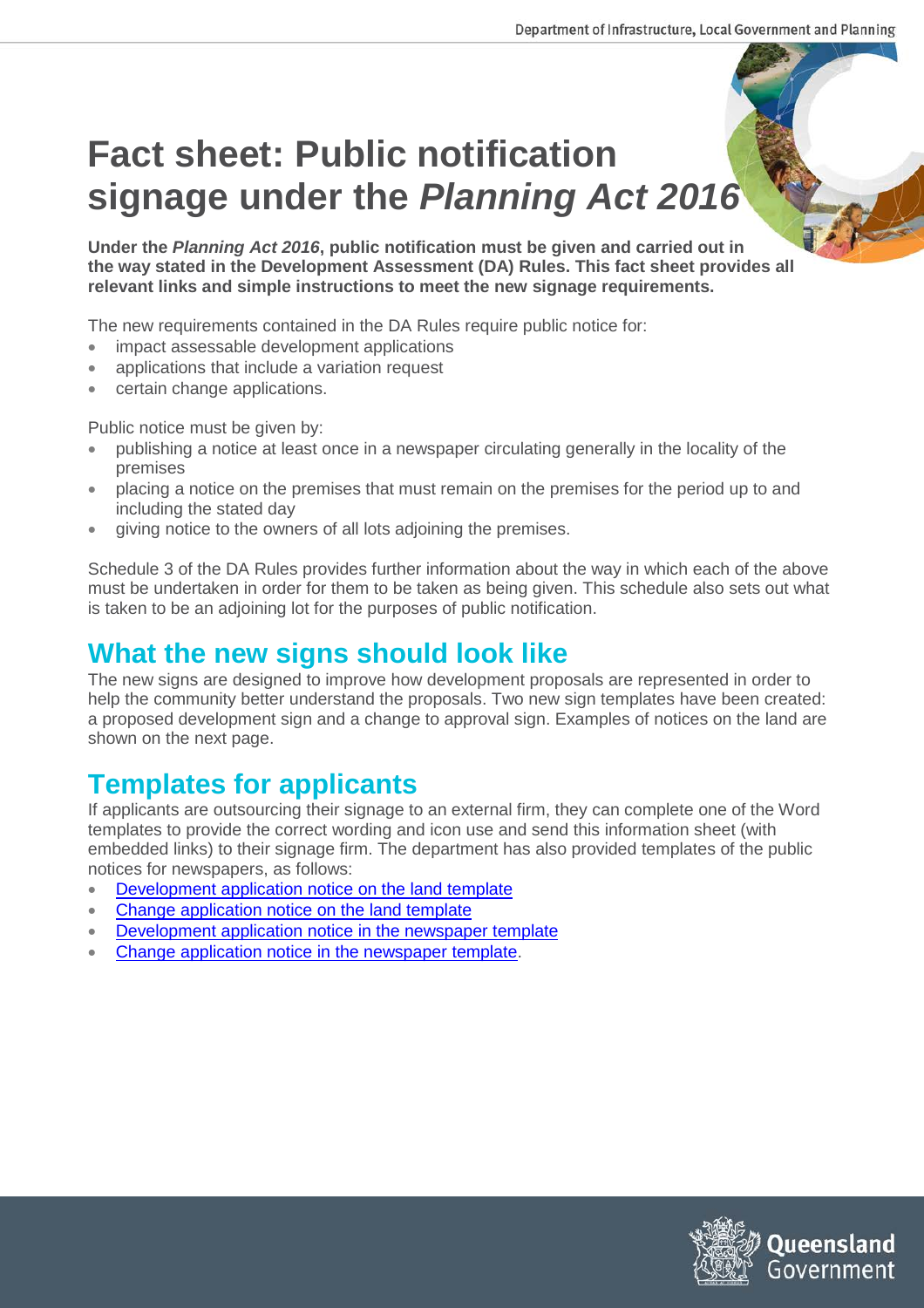#### **Examples of notices on the land**